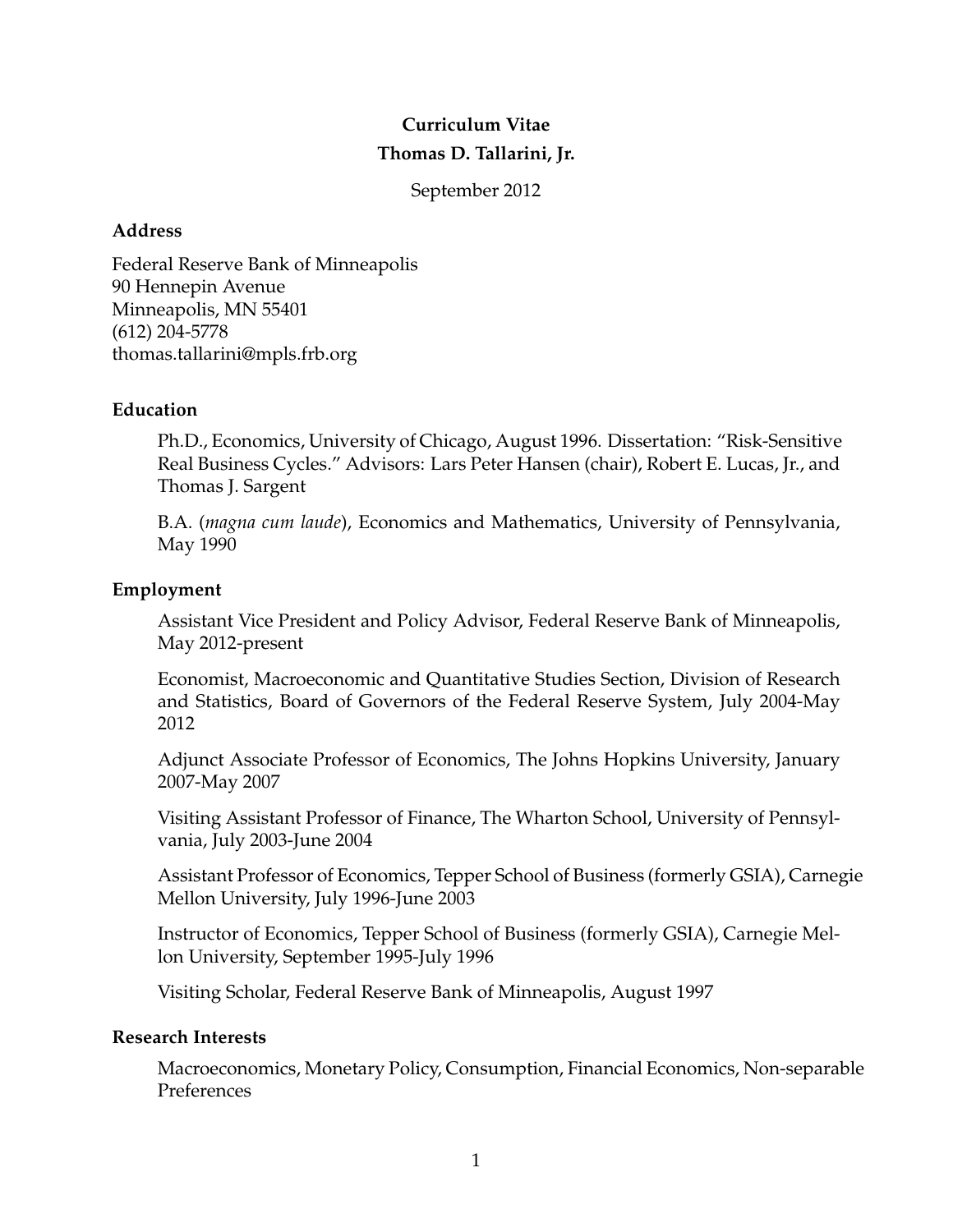#### **Publications**

"Robust Permanent Income and Pricing," with Lars P. Hansen, Thomas J. Sargent, and Thomas D. Tallarini, Jr., *Review of Economic Studies*, 66:4, October 1999, pp. 873- 907

"Risk-Sensitive Real Business Cycles," *Journal of Monetary Economics*, 45:3, June 2000, pp. 507-532

"External Habit and the Cyclicality of Expected Stock Returns," with Harold H. Zhang, *Journal of Business*, 78:3, May 2005, pp. 1023-1048

#### **Work in Progress**

"The Return to Wealth, Asset Pricing, and the Intertemporal Elasticity of Substitution," with Ravi Bansal and Amir Yaron

"Inflation Stabilization and Welfare (and Model Uncertainty)"

"Portfolio Choice and Permanent Income," with Stanley E. Zin (previous versions circulated under the title "Dynamic Portfolio Choice and Risk Aversion")

#### **Grants**

Carnegie Bosch Institute,"International Portfolio Management," 1998

#### **Honors**

Jacob K. Javits Fellowship, 1991-1995 University of Chicago Century Fellowship, 1990-1994 Dean's List, University of Pennsylvania, 1989-1990

### **Teaching**

Johns Hopkins

Mathematical Methods in Economics II (Ph.D.)

Wharton

Monetary Economics (Undergraduate)

#### GSIA

Econometrics IV (Time Series) (Ph.D.) Intermediate Macroeconomics (Undergraduate) Economics of Business Cycles (Undergraduate)(new course) Econometrics I (Undergraduate) Money and Banking (Undergraduate) Freshman Seminar: Economics and Politics (Undergraduate)